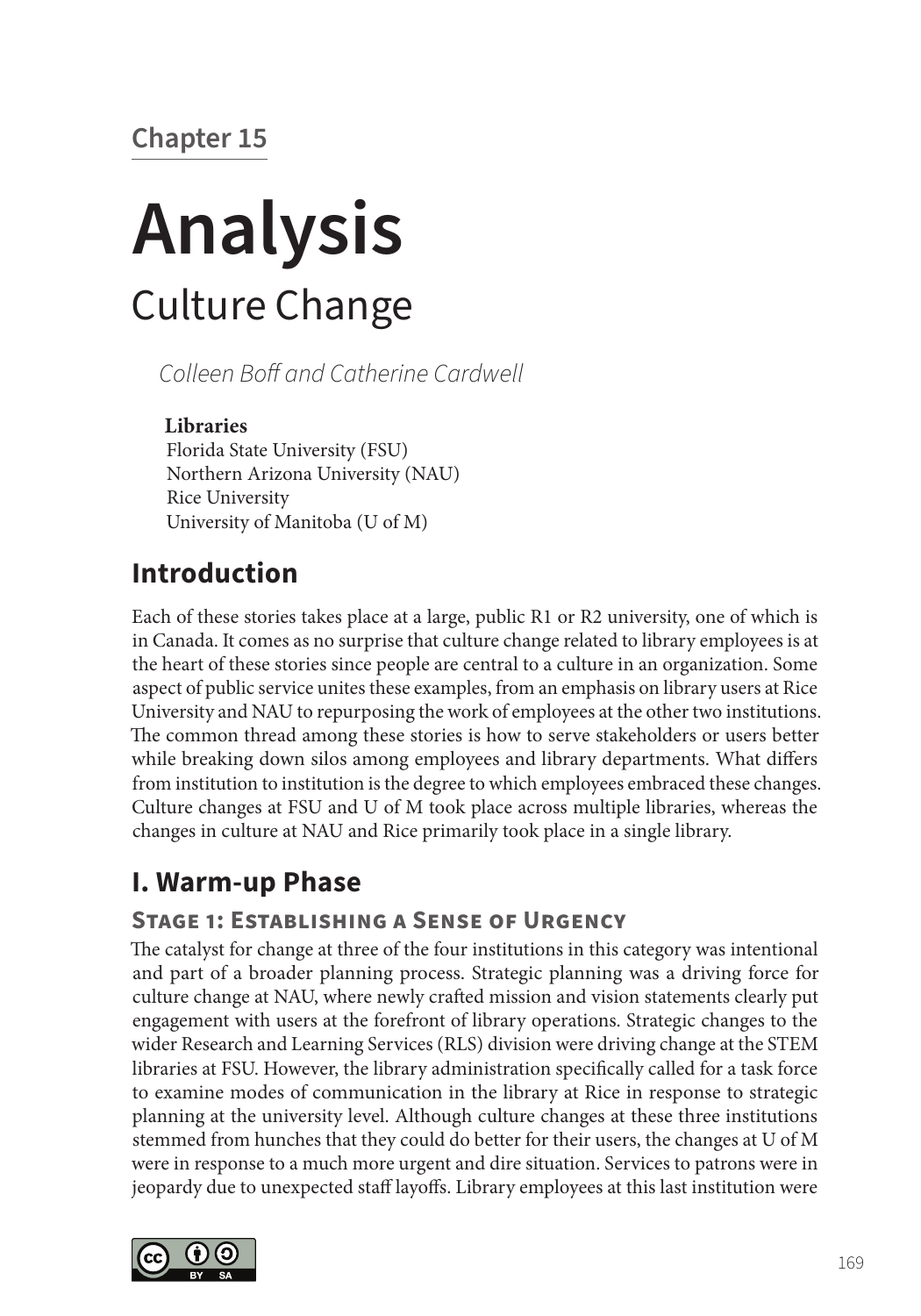dealing with low morale, fear, and anxiety to a much greater degree than employees at the other institutions where entry into culture change was much more gradual.

### **Stage 2: Creating the Guiding Coalition**

Except for U of M, new leadership was at the helm of these change stories. The guiding coalition at FSU was a collaboration between a new associate dean of the library-wide RLS division and the STEM library director. Together, they crafted a much-needed position for a STEM data and research librarian, who was hired from within and quickly became an integral part of the guiding coalition. Together, this team of three led the change until the STEM library director took a position elsewhere and the STEM data and research librarian became the director. Library administration at NAU hired in the talent they were seeking to support their change. They selected a head of user services, who had oversight for the new User Experience (UX) Group with library-wide representation. Though the guiding coalition at Rice consisted of members of the existing marketing and customer service committee with fairly broad library representation, the drivers behind the customer service program that this group worked on were the new access services manager and the organizational and development manager, another recent hire who worked in human resources. The guiding coalition at U of M consisted of two head librarians from the three largest libraries in its library system. Trusted to do so, they stepped up to lead others through the chaos. Their library administration approved their plan to find ways to reduce hours the library was staffed, increase staff during peak hours, increase support to librarians, provide more fulfilling work for support staff, and improve morale and work satisfaction.

### **Stage 3: Developing a Vision and Strategy**

As the result of a larger library-wide FSU strategic planning process, the STEM libraries were charged with increasing the level of service provided to scholars as a major opportunity and as their top priority. A STEM library committee was formed to work on this, and through the Balanced Scorecard process, they decided to raise awareness of library services and programs to their community, build relationships with stakeholders, and increase outreach to international students at the undergraduate level. They also wanted to continue the momentum with a few emerging initiatives. To do this, they needed to centralize some of the day-to-day access functions of building operations with the main library as part of an RLS-wide reorganization. In a similar vein, the team at U of M was trying to get a handle on staffing issues related to day-to-day operations and in support of user needs. Their vision was to create a sustainable support staff model—one built on collaboration and designed to support student success and the librarians. The guiding coalition wrote a staffing proposal that called for a tiered model where staff would be moved to peak hours during the day. During less busy times, private security guards would provide oversight of the library. They sought and got approval from deans and department heads within the library and external to the library as well. Phase 1 of their plan called for a pilot in one of the libraries to expand the hours but reduce the staffed hours. Phase 2 called for giving support staff fewer desk hours and more meaningful work to offset librarian loads. In phase 3, they replicated what they had tried in the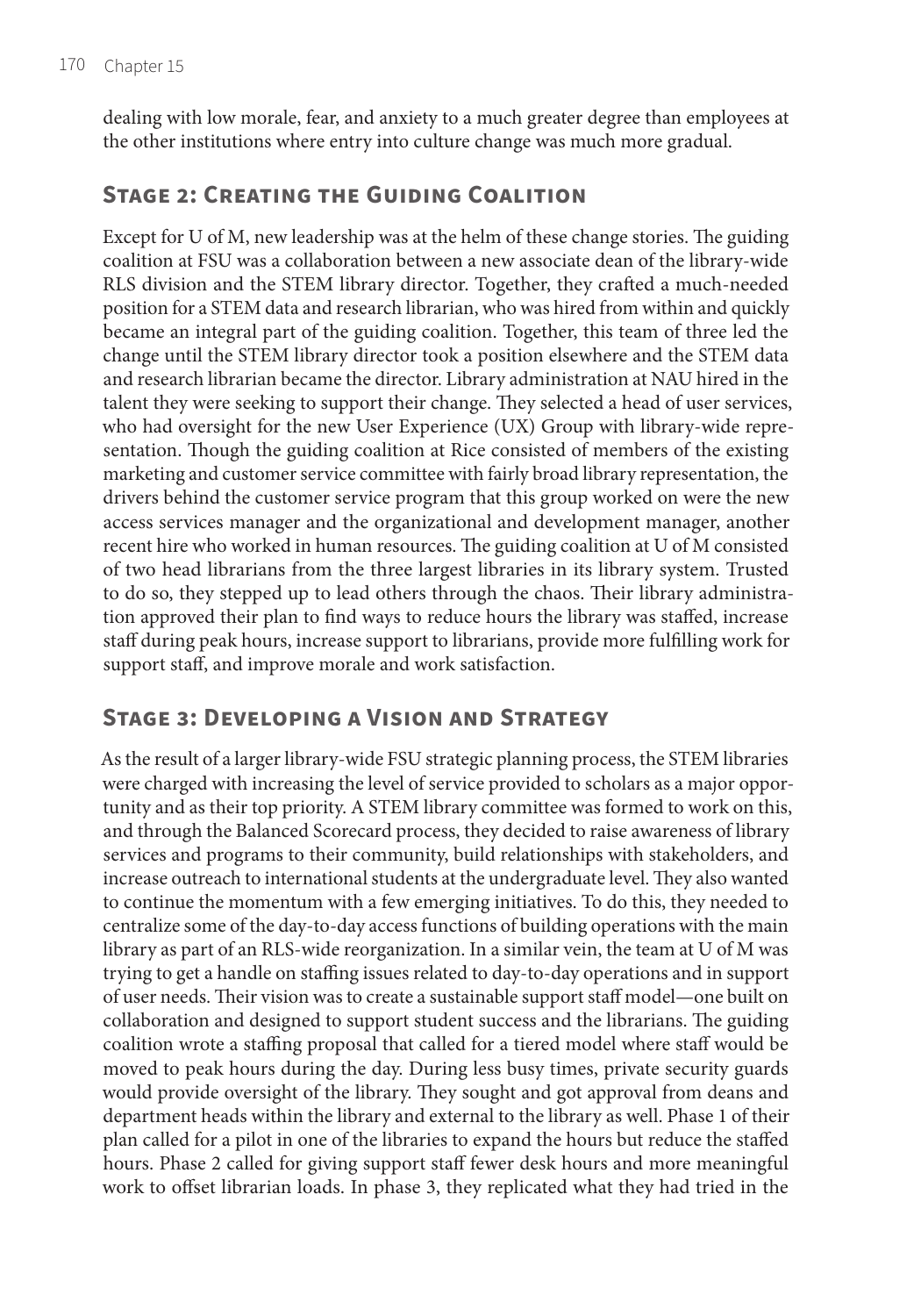pilot with the rest of the libraries. The vision at both of these institutions was to change the roles and responsibilities of individual employees in order to create a culture where employees felt that they were moving forward with new initiatives and going beyond the routine operations of keeping the doors open.

At NAU and Rice, the vision and strategy were centered around the creation of a new assessment approach at the former institution and a new customer training program at the latter. Employees were skeptical of efforts to shift the culture because of earlier attempts or ingrained habits that suggested significant barriers. The dean and new head of user services at NAU created the vision, which also served as the charge for the guiding coalition. The group worked together to explore the design-thinking process, learn more about their users, and establish some guiding principles specifically around making their website more accessible. The working group at Rice had a similar trajectory in that they set about their work through the development of personas for each of their customer stakeholders. After they created a vision statement, they divided into smaller groups and started to build content that eventually served as a custom-built, institution-specific training manual.

### **Stage 4: Communicating the Change Vision**

Readers will find typical communication strategies in these change stories, such as presentations at staff meetings, department visits, email communications, intranet posts, and newsletter updates. A few unique approaches are important to highlight. In their charge, the leadership at NAU specifically referred to the UX group as consultants. This careful wording was intentional and signaled to staff that members of the UX group were partners and collaborators rather than decision-makers. At Rice, the planning team communicated customer service exemplars by actively modeling them in their daily interactions with others. Finally, at U of M, the two heads created a communication plan, which was especially important given that infrequent communication in the past contributed to the morale problems the team was trying to remedy. This team also stressed the importance of contextualizing communications by reminding employees of how changes are related to appropriate library and university planning documents.

# **II. Introducing New Practices Phase**

### **Stage 5: Empowering Broad-Based Action**

FSU and U of M experienced similar barriers when making changes to staff responsibilities. The employees at U of M seemed to have higher levels of anxiety due to recent and unexpected layoffs. From a leadership perspective, the two head librarians expressed frustration with delays because they lacked the authority to make decisions autonomously. Other frustrations included staff wanting to revert to old ways of doing their jobs and having to contend with vacancies. Some librarians at U of M were reluctant to delegate some of their responsibilities for fear of becoming obsolete and losing their jobs too, while librarians at FSU were uncertain of what to do with the time they gained from not having to do the daily operations. At FSU, the librarians are now expected to engage with department faculty for 25 percent of their job responsibilities, yet these engagements were not well defined.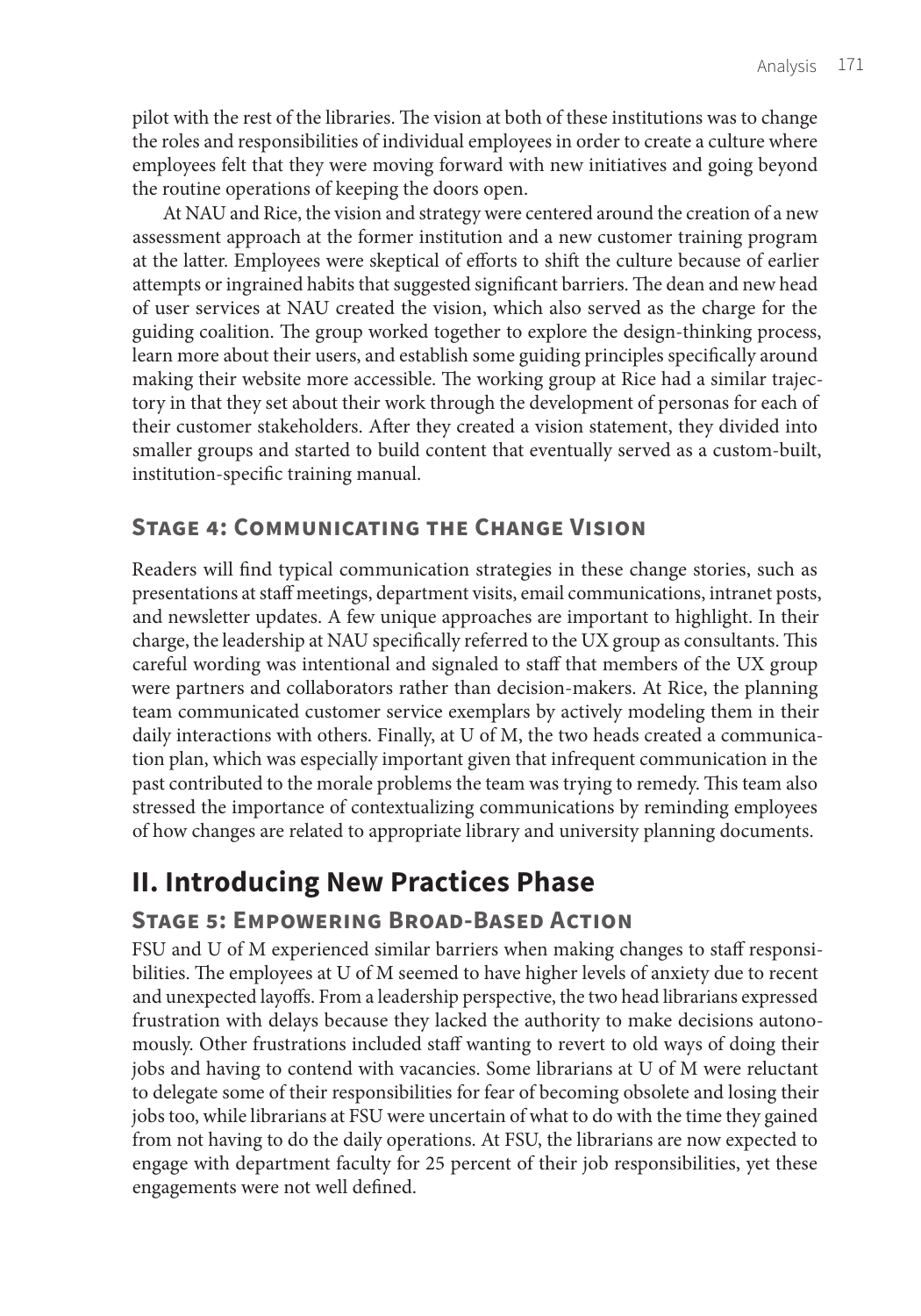The UX group at NAU began to change the decision-making culture at their library by conducting usability testing with users to make small changes to their website. The user became the decision-maker for changes rather than the staff, who were used to following a more hierarchical decision-making process. After a few successes, they began to gain confidence in this approach to website changes. At Rice, the customer service team gained confidence by piloting their training with the leadership team, who responded positively to the experience with a few minor suggestions for improvement.

#### **Stage 6: Generating Short-Term Wins**

In spite of the turmoil taking place behind the scenes at U of M, the student response to increased access to the libraries was positive. The head librarians leading the culture change at U of M were able to get some of the support staff position descriptions reclassified, which resulted in equal or higher compensation. Perceived inequities among employee groups were diminishing, and job satisfaction and morale were increasing. At FSU, work-life balance for the STEM librarians was better now that they did not have the burden of keeping the facility open with too few librarians. Their individual appointments and instruction increased, and they were able to hire two new STEM librarians to further their mission to engage more meaningfully with department faculty.

The UX team at NAU created personas of their various users to ensure they understood their users. They also solicited feedback from staff and users about their suggestions for changes to the website. This information was used to design the usability studies. Most of the changes they made to the website were small and aesthetic, but all changes were informed directly by users. Rice's short-term wins included a successful pilot of the training session with library administration and a high participation rate for the training session they conducted with staff. In spite of failed attempts in the past to conduct customer training, the reaction to their custom training materials was positive.

## **Stage 7: Consolidating Gains and Producing More Change**

After many short-term wins that amounted to improved service and employee satisfaction, the head librarians at U of M have begun working with employees to move away from traditional tasks and toward new initiatives. STEM librarians at FSU embraced a spirit of continual evolution, a change in their culture, as they are finding concrete ways to collaborate with others on campus. They have reviewed more positions and have a commitment to rework vacated positions in support of the new service model and culture.

With a few successes under their belt, the UX group at NAU split into two subgroups: UX-Web and UX-Spaces. The former group agreed to collaborate with campus ITS to be early adopters of their new CMS while also migrating to a new discovery layer, ultimately resulting in a complete overhaul of the library homepage. They continued their work with the user at the center of decision-making. Through focus groups, they defined key services that should be readily available on the newly designed website. The UX space group gathered input about the physical library from users by placing whiteboards throughout the library and asking for comments. They also conducted a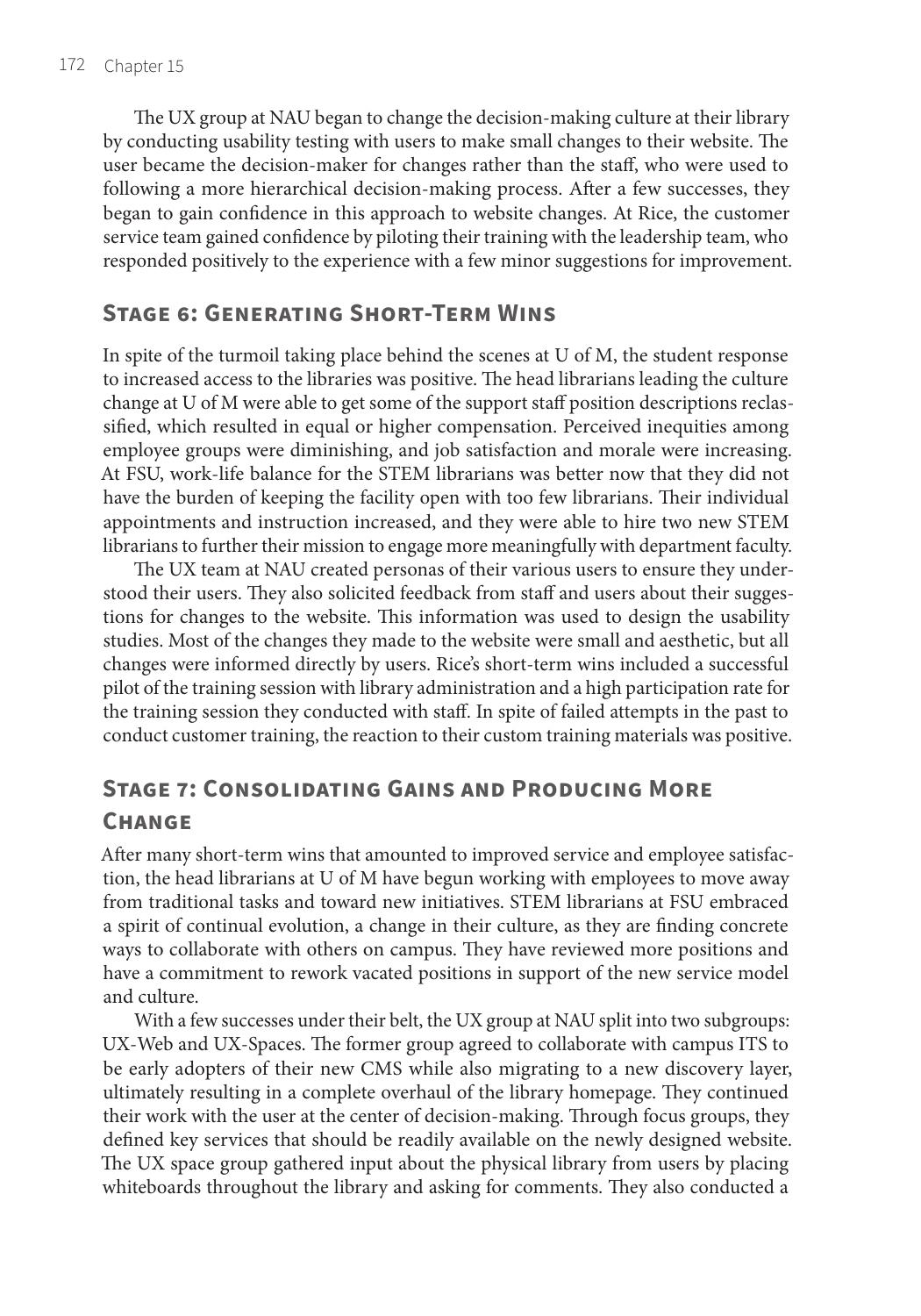library mapping exercise with users. They learned that they needed to improve signage at the point of service within the building rather than solely relying on students to go to a website for details. Just as UX was becoming the cultural norm to facilitate change at NAU, the culture was changing at Rice too. All new library staff at Rice are expected to take the customer service training within three weeks of starting.

## **III. Grounding Phase**

#### **Stage 8: Anchoring New Approaches in the Culture**

The culture at FSU continues to evolve as the STEM librarians discover new ways to serve the faculty and students. They are even beginning to collaborate with librarians in other disciplines. Silos are eroding at U of M, and teams are beginning to form organically and tackle new initiatives. A culture of distrust and uncertainty has been replaced by one where employees feel that they meaningfully contribute and that they are safe to offer new ideas. Though upskilling and reassignments are still in progress, consistent and contextualized communication has begun to change the culture at U of M.

The customer training program at Rice was successfully implemented and delivered with the expectation that newcomers will engage with the materials. The team has plans to offer refreshers, too. Orchestrating change through the lens of the user has altered the culture at NAU, from one where decisions were made through a traditional hierarchical structure to one where decisions are made faster, with user input, and without fear of reprimand for failure. NAU's UX team thought they would have benefited from hiring a consultant to help them with UX methodology, but one could argue that a team of people learning through short-term wins and small failures was beneficial and helped them build community. They also anchored this new approach by hiring and training student employees to serve as user experience assistants to help them gather data.

It is also worth noting that department name changes—to User Services and Experiences Department at NAU and to STEM Research and Learning Services at FSU signaled that these new approaches were becoming rooted in their culture.

## **Analysis and Conclusions**

A common complaint among contributing authors about the use of Kotter's model is that libraries are not typically competitive entities like businesses, nor does change happen in a linear fashion as he describes in his model. The authors of the change stories in this category referenced these same criticisms. FSU pointed out that their change is still underway. It is safe to say that this is likely the case for the other institutions as well. U of M emphasized the importance of Stages 1 and 2, as does Kotter. Their mantra of consistent and contextualized communication served them well as they emerged with a much stronger culture. NAU gives credit for their success to their exploration of UX, their creation of a new organizational structure to support it, and trusted employees who were able to run with their new responsibilities and deliver results.

## **Tips for Culture Change**

It comes as no surprise that the tips in this section focus on people and their interactions internally with the library and externally with users.